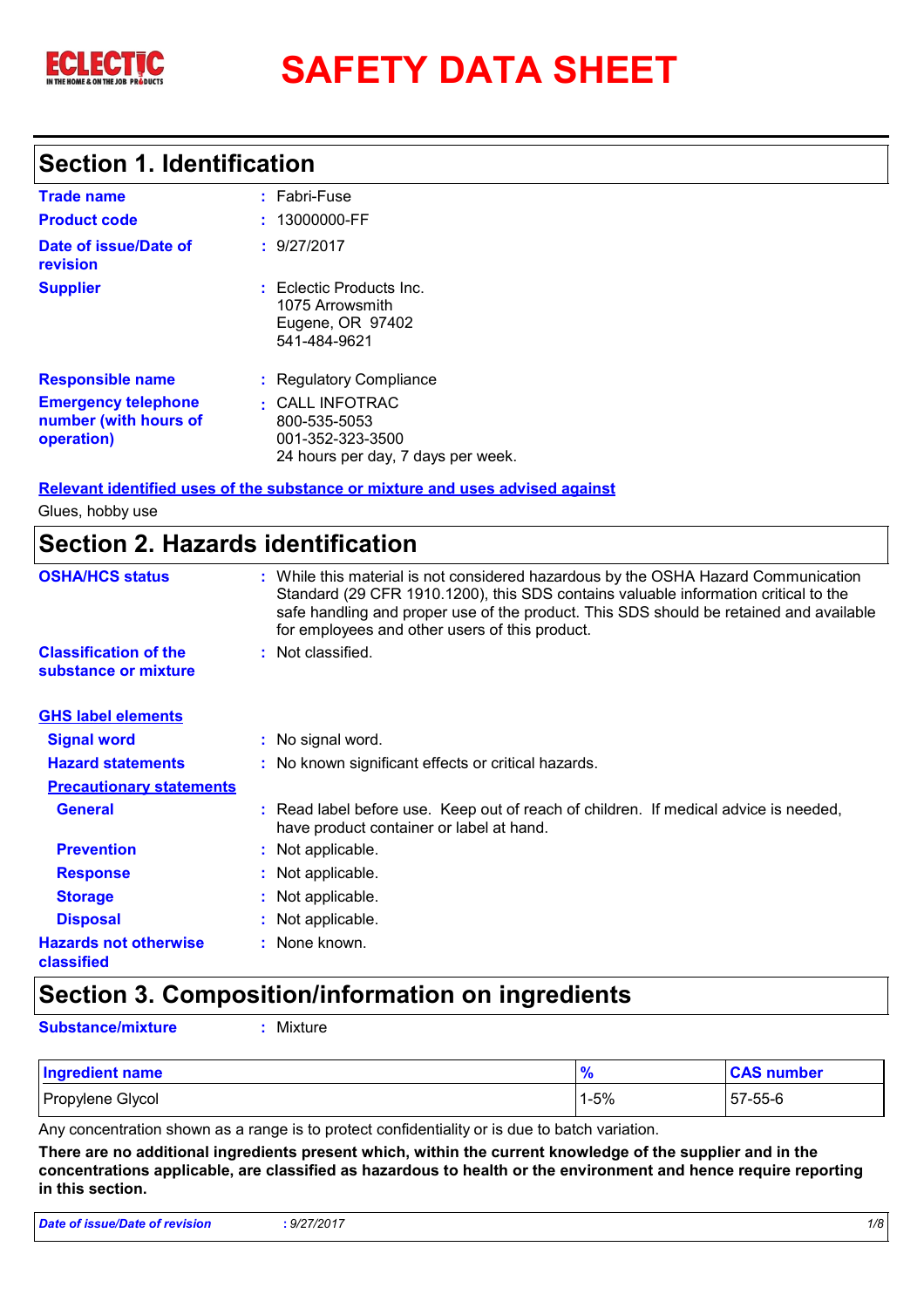### **Section 3. Composition/information on ingredients**

**Occupational exposure limits, if available, are listed in Section 8.**

### **Section 4. First aid measures**

| <b>Description of necessary first aid measures</b> |                                                                                                                                                                                                                                                                                                                                                        |
|----------------------------------------------------|--------------------------------------------------------------------------------------------------------------------------------------------------------------------------------------------------------------------------------------------------------------------------------------------------------------------------------------------------------|
| <b>Eye contact</b>                                 | : Immediately flush eyes with plenty of water, occasionally lifting the upper and lower<br>eyelids. Check for and remove any contact lenses. Get medical attention if irritation<br>occurs.                                                                                                                                                            |
| <b>Inhalation</b>                                  | : Remove person to fresh air and keep at rest in a position comfortable for breathing.<br>Get medical attention if symptoms occur.                                                                                                                                                                                                                     |
| <b>Skin contact</b>                                | : Flush contaminated skin with plenty of water. Remove contaminated clothing and<br>shoes. Get medical attention if symptoms occur.                                                                                                                                                                                                                    |
| <b>Ingestion</b>                                   | : Wash out mouth with water. Remove person to fresh air and keep at rest in a position<br>comfortable for breathing. If material has been swallowed and the exposed person is<br>conscious, give small quantities of water to drink. Do not induce vomiting unless<br>directed to do so by medical personnel. Get medical attention if symptoms occur. |

#### **Most important symptoms/effects, acute and delayed**

| <b>Potential acute health effects</b> |                                                                                            |
|---------------------------------------|--------------------------------------------------------------------------------------------|
| Eye contact                           | : No known significant effects or critical hazards.                                        |
| <b>Inhalation</b>                     | : No known significant effects or critical hazards.                                        |
| <b>Skin contact</b>                   | : No known significant effects or critical hazards.                                        |
| <b>Ingestion</b>                      | : No known significant effects or critical hazards.                                        |
| <b>Over-exposure signs/symptoms</b>   |                                                                                            |
| <b>Eye contact</b>                    | $:$ No specific data.                                                                      |
| <b>Inhalation</b>                     | : No specific data.                                                                        |
| <b>Skin contact</b>                   | : No specific data.                                                                        |
| <b>Ingestion</b>                      | : No specific data.                                                                        |
|                                       |                                                                                            |
|                                       | <u>Indication of immediate medical attention and special treatment needed if necessary</u> |

| <b>Notes to physician</b>         | <u>Martin of Millionian Montan and Midlin and Opocial Months Moddon II Novocal R</u><br>: Treat symptomatically. Contact poison treatment specialist immediately if large<br>quantities have been ingested or inhaled. |
|-----------------------------------|------------------------------------------------------------------------------------------------------------------------------------------------------------------------------------------------------------------------|
| <b>Specific treatments</b>        | : No specific treatment.                                                                                                                                                                                               |
| <b>Protection of first-aiders</b> | : No action shall be taken involving any personal risk or without suitable training.                                                                                                                                   |

#### **See toxicological information (Section 11)**

### **Section 5. Fire-fighting measures**

| <b>Extinguishing media</b>                           |                                                                                                    |
|------------------------------------------------------|----------------------------------------------------------------------------------------------------|
| <b>Suitable extinguishing</b><br>media               | : Use an extinguishing agent suitable for the surrounding fire.                                    |
| <b>Unsuitable extinguishing</b><br>media             | $:$ None known.                                                                                    |
| <b>Specific hazards arising</b><br>from the chemical | : In a fire or if heated, a pressure increase will occur and the container may burst.              |
| <b>Hazardous thermal</b><br>decomposition products   | : Decomposition products may include the following materials:<br>carbon dioxide<br>carbon monoxide |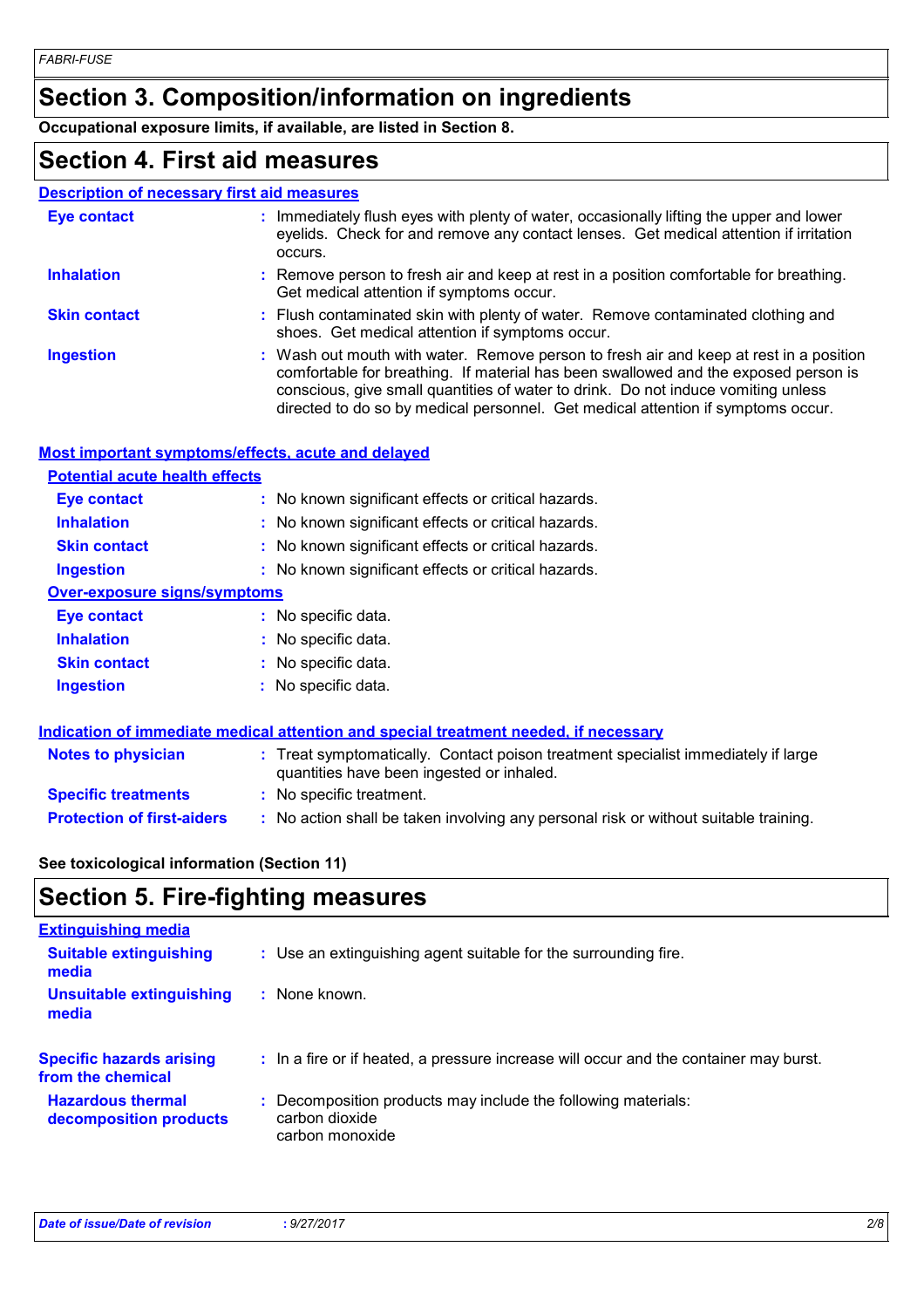### **Section 5. Fire-fighting measures**

| <b>Special protective actions</b><br>for fire-fighters   | : Promptly isolate the scene by removing all persons from the vicinity of the incident if<br>there is a fire. No action shall be taken involving any personal risk or without suitable<br>training. |
|----------------------------------------------------------|-----------------------------------------------------------------------------------------------------------------------------------------------------------------------------------------------------|
| <b>Special protective</b><br>equipment for fire-fighters | : Fire-fighters should wear appropriate protective equipment and self-contained breathing<br>apparatus (SCBA) with a full face-piece operated in positive pressure mode.                            |
| <b>Remark</b>                                            | : Non-flammable.                                                                                                                                                                                    |

### **Section 6. Accidental release measures**

| <b>Personal precautions, protective equipment and emergency procedures</b>                                                                                                                                                                                                                                                                                                                                                                                                                                                                                                               |
|------------------------------------------------------------------------------------------------------------------------------------------------------------------------------------------------------------------------------------------------------------------------------------------------------------------------------------------------------------------------------------------------------------------------------------------------------------------------------------------------------------------------------------------------------------------------------------------|
| : No action shall be taken involving any personal risk or without suitable training.<br>Evacuate surrounding areas. Keep unnecessary and unprotected personnel from<br>entering. Do not touch or walk through spilled material. Put on appropriate personal<br>protective equipment.                                                                                                                                                                                                                                                                                                     |
| For emergency responders :<br>If specialised clothing is required to deal with the spillage, take note of any information<br>in Section 8 on suitable and unsuitable materials. See also the information in "For non-<br>emergency personnel".                                                                                                                                                                                                                                                                                                                                           |
| : Avoid dispersal of spilled material and runoff and contact with soil, waterways, drains<br>and sewers. Inform the relevant authorities if the product has caused environmental<br>pollution (sewers, waterways, soil or air).                                                                                                                                                                                                                                                                                                                                                          |
| <b>Methods and materials for containment and cleaning up</b>                                                                                                                                                                                                                                                                                                                                                                                                                                                                                                                             |
| : Stop leak if without risk. Move containers from spill area. Dilute with water and mop up<br>if water-soluble. Alternatively, or if water-insoluble, absorb with an inert dry material and<br>place in an appropriate waste disposal container. Dispose of via a licensed waste<br>disposal contractor.                                                                                                                                                                                                                                                                                 |
| Stop leak if without risk. Move containers from spill area. Prevent entry into sewers,<br>water courses, basements or confined areas. Wash spillages into an effluent treatment<br>plant or proceed as follows. Contain and collect spillage with non-combustible,<br>absorbent material e.g. sand, earth, vermiculite or diatomaceous earth and place in<br>container for disposal according to local regulations (see Section 13). Dispose of via a<br>licensed waste disposal contractor. Note: see Section 1 for emergency contact<br>information and Section 13 for waste disposal. |
|                                                                                                                                                                                                                                                                                                                                                                                                                                                                                                                                                                                          |

### **Section 7. Handling and storage**

#### **Precautions for safe handling**

| <b>Protective measures</b><br><b>Advice on general</b><br>occupational hygiene   | : Put on appropriate personal protective equipment (see Section 8).<br>: Eating, drinking and smoking should be prohibited in areas where this material is<br>handled, stored and processed. Workers should wash hands and face before eating,<br>drinking and smoking. Remove contaminated clothing and protective equipment before<br>entering eating areas. See also Section 8 for additional information on hygiene<br>measures.                                                                        |
|----------------------------------------------------------------------------------|-------------------------------------------------------------------------------------------------------------------------------------------------------------------------------------------------------------------------------------------------------------------------------------------------------------------------------------------------------------------------------------------------------------------------------------------------------------------------------------------------------------|
| <b>Conditions for safe storage,</b><br>including any<br><b>incompatibilities</b> | Store in accordance with local regulations. Store in original container protected from<br>direct sunlight in a dry, cool and well-ventilated area, away from incompatible materials<br>(see Section 10) and food and drink. Keep container tightly closed and sealed until<br>ready for use. Containers that have been opened must be carefully resealed and kept<br>upright to prevent leakage. Do not store in unlabeled containers. Use appropriate<br>containment to avoid environmental contamination. |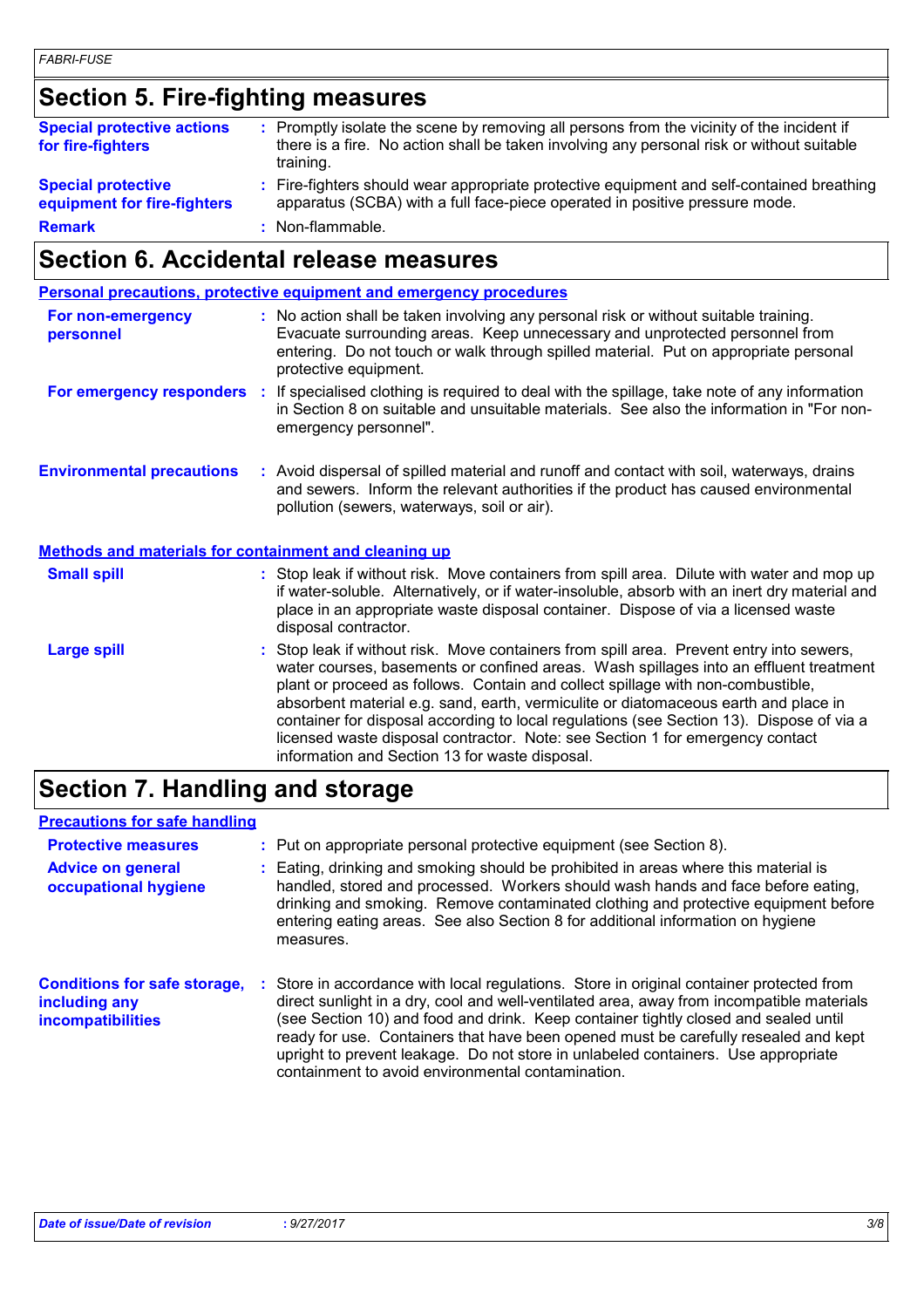### **Section 8. Exposure controls/personal protection**

#### **Control parameters**

#### **Occupational exposure limits**

| <b>Ingredient name</b>                            | <b>Exposure limits</b>                                                                                                                                                                                                                                                                                                                                                                            |  |  |  |  |
|---------------------------------------------------|---------------------------------------------------------------------------------------------------------------------------------------------------------------------------------------------------------------------------------------------------------------------------------------------------------------------------------------------------------------------------------------------------|--|--|--|--|
| Propylene Glycol                                  | AIHA WEEL (United States, 10/2011). Notes: 2004 Revised Document<br>TWA: 10 mg/m $\hat{A}^3$ 8 hours.                                                                                                                                                                                                                                                                                             |  |  |  |  |
| <b>Appropriate engineering</b><br><b>controls</b> | : Good general ventilation should be sufficient to control worker exposure to airborne<br>contaminants.                                                                                                                                                                                                                                                                                           |  |  |  |  |
| <b>Environmental exposure</b><br><b>controls</b>  | : Emissions from ventilation or work process equipment should be checked to ensure<br>they comply with the requirements of environmental protection legislation. In some<br>cases, fume scrubbers, filters or engineering modifications to the process equipment<br>will be necessary to reduce emissions to acceptable levels.                                                                   |  |  |  |  |
| <b>Individual protection measures</b>             |                                                                                                                                                                                                                                                                                                                                                                                                   |  |  |  |  |
| <b>Hygiene measures</b>                           | : Wash hands, forearms and face thoroughly after handling chemical products, before<br>eating, smoking and using the lavatory and at the end of the working period.<br>Appropriate techniques should be used to remove potentially contaminated clothing.<br>Wash contaminated clothing before reusing. Ensure that eyewash stations and safety<br>showers are close to the workstation location. |  |  |  |  |
| <b>Eye/face protection</b>                        | : Safety eyewear complying with an approved standard should be used when a risk<br>assessment indicates this is necessary to avoid exposure to liquid splashes, mists,<br>gases or dusts. If contact is possible, the following protection should be worn, unless<br>the assessment indicates a higher degree of protection: safety glasses with side-<br>shields.                                |  |  |  |  |
| <b>Skin protection</b>                            |                                                                                                                                                                                                                                                                                                                                                                                                   |  |  |  |  |
| <b>Hand protection</b>                            | : Chemical-resistant, impervious gloves complying with an approved standard should be<br>worn at all times when handling chemical products if a risk assessment indicates this is<br>necessary.                                                                                                                                                                                                   |  |  |  |  |
| <b>Body protection</b>                            | : Personal protective equipment for the body should be selected based on the task being<br>performed and the risks involved and should be approved by a specialist before<br>handling this product.                                                                                                                                                                                               |  |  |  |  |
| <b>Other skin protection</b>                      | : Appropriate footwear and any additional skin protection measures should be selected<br>based on the task being performed and the risks involved and should be approved by a<br>specialist before handling this product.                                                                                                                                                                         |  |  |  |  |
| <b>Respiratory protection</b>                     | : Use a properly fitted, air-purifying or air-fed respirator complying with an approved<br>standard if a risk assessment indicates this is necessary. Respirator selection must be<br>based on known or anticipated exposure levels, the hazards of the product and the safe<br>working limits of the selected respirator.                                                                        |  |  |  |  |

### **Section 9. Physical and chemical properties**

| <b>Appearance</b>                               |                                            |
|-------------------------------------------------|--------------------------------------------|
| <b>Physical state</b>                           | : Liquid. [Paste.]                         |
| <b>Color</b>                                    | Milky white                                |
| <b>Odor</b>                                     | : Slight Ammonia. [Slight]                 |
| pH                                              | $: 8.2 \text{ to } 8.9$                    |
| <b>Boiling point</b>                            | : $>100^{\circ}$ C ( $>212^{\circ}$ F)     |
| <b>Flash point</b>                              | : Closed cup: Not applicable. [ASTM D3828] |
| <b>Flammability</b>                             | : Non-flammable.                           |
| <b>Evaporation rate</b>                         | $:$ <1 (ether (anhydrous) = 1)             |
| Lower and upper explosive<br>(flammable) limits | : Not available.                           |
|                                                 |                                            |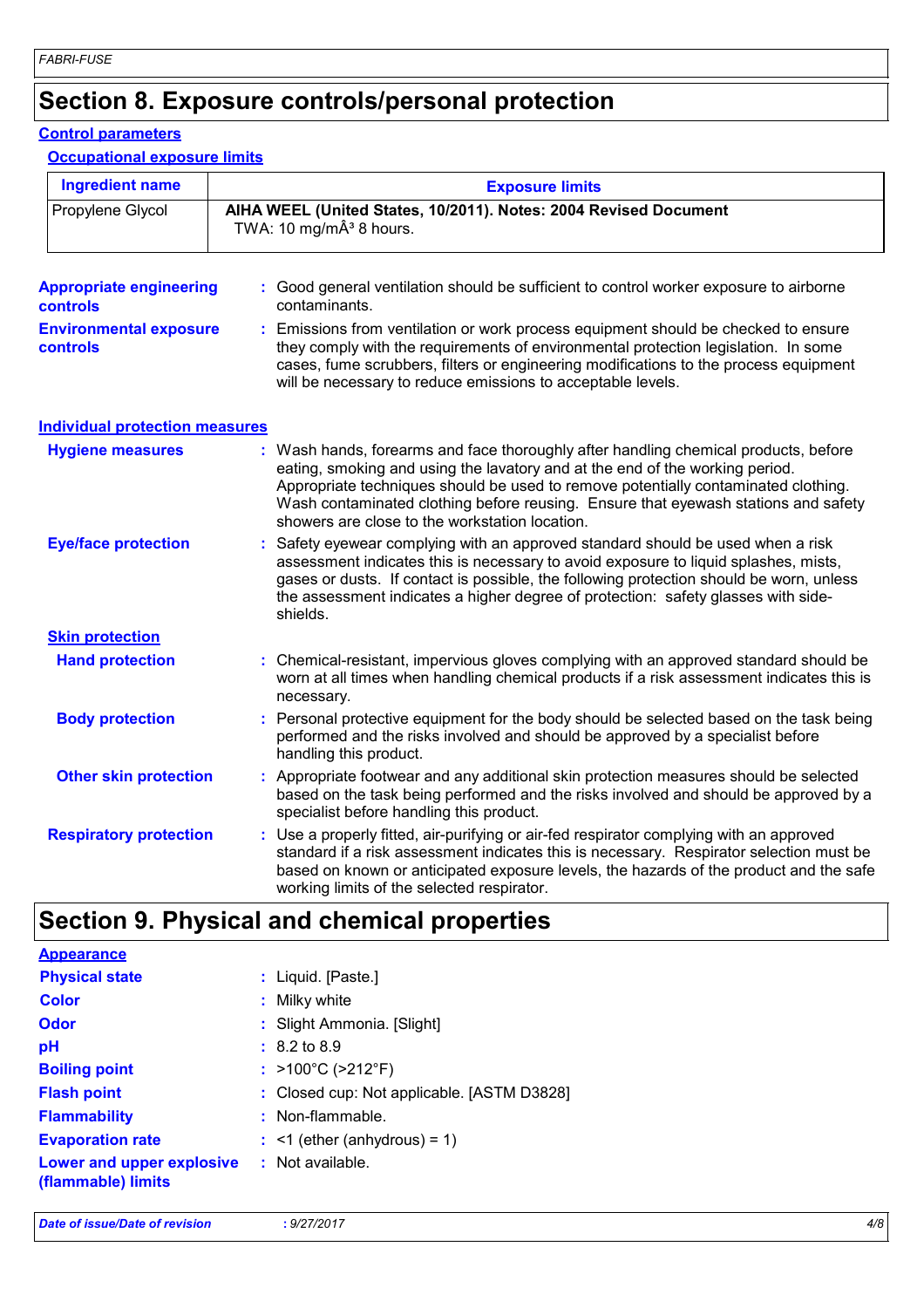### **Section 9. Physical and chemical properties**

| <b>Vapor pressure</b>   | : Not available.                                    |
|-------------------------|-----------------------------------------------------|
| <b>Vapor density</b>    | : $>1$ [Air = 1]                                    |
| <b>Specific gravity</b> | : 1.04                                              |
| <b>Solubility</b>       | : Easily soluble in the following materials: water. |
| VOC(wt%)                | $: 2.26499\%$                                       |
| <b>Viscosity</b>        | : Not available.                                    |

### **Section 10. Stability and reactivity**

| : The product is stable.<br>: Under normal conditions of storage and use, hazardous reactions will not occur. |
|---------------------------------------------------------------------------------------------------------------|
|                                                                                                               |
|                                                                                                               |
| : No specific data.                                                                                           |
| : No specific data.                                                                                           |
| Under normal conditions of storage and use, hazardous decomposition products should<br>not be produced.       |
|                                                                                                               |

### **Section 11. Toxicological information**

#### **Information on toxicological effects**

#### **Acute toxicity**

| <b>Product/ingredient name</b> | <b>Result</b>            | <b>Species</b> | <b>Dose</b>            | <b>Exposure</b> |
|--------------------------------|--------------------------|----------------|------------------------|-----------------|
| Propylene Glycol               | LD50 Dermal<br>LD50 Oral | Rabbit<br>Rat  | 20800 mg/kg<br>20 g/kg |                 |

**Conclusion/Summary :** Not considered to be toxic to humans.

#### **Irritation/Corrosion**

| <b>Product/ingredient name</b> | <b>Result</b>            | <b>Species</b> | <b>Score</b>             | <b>Exposure</b> | <b>Observation</b>       |
|--------------------------------|--------------------------|----------------|--------------------------|-----------------|--------------------------|
| Propylene Glycol               | Eyes - Mild irritant     | Rabbit         |                          | 24 hours 500    | $\overline{\phantom{a}}$ |
|                                |                          |                |                          | milligrams      |                          |
|                                | Eyes - Mild irritant     | Rabbit         |                          | 100             | $\overline{\phantom{0}}$ |
|                                |                          |                |                          | milligrams      |                          |
|                                | Skin - Moderate irritant | Child          |                          | 96 hours 30     | $\overline{\phantom{a}}$ |
|                                |                          |                |                          | Percent         |                          |
|                                |                          |                |                          | continuous      |                          |
|                                | Skin - Mild irritant     | <b>Human</b>   |                          | 168 hours       | $\overline{\phantom{a}}$ |
|                                |                          |                |                          | 500             |                          |
|                                |                          |                |                          | milligrams      |                          |
|                                | Skin - Moderate irritant | <b>Human</b>   |                          | 72 hours 104    | $\overline{\phantom{a}}$ |
|                                |                          |                |                          | milligrams      |                          |
|                                |                          |                |                          | Intermittent    |                          |
|                                | Skin - Mild irritant     | Woman          | $\overline{\phantom{0}}$ | 96 hours 30     | $\blacksquare$           |
|                                |                          |                |                          | Percent         |                          |
|                                |                          |                |                          |                 |                          |

### **Sensitization**

Not available.

#### **Mutagenicity**

Not available.

#### **Carcinogenicity**

Not available.

#### **Reproductive toxicity**

Not available.

*Date of issue/Date of revision* **:** *9/27/2017 5/8*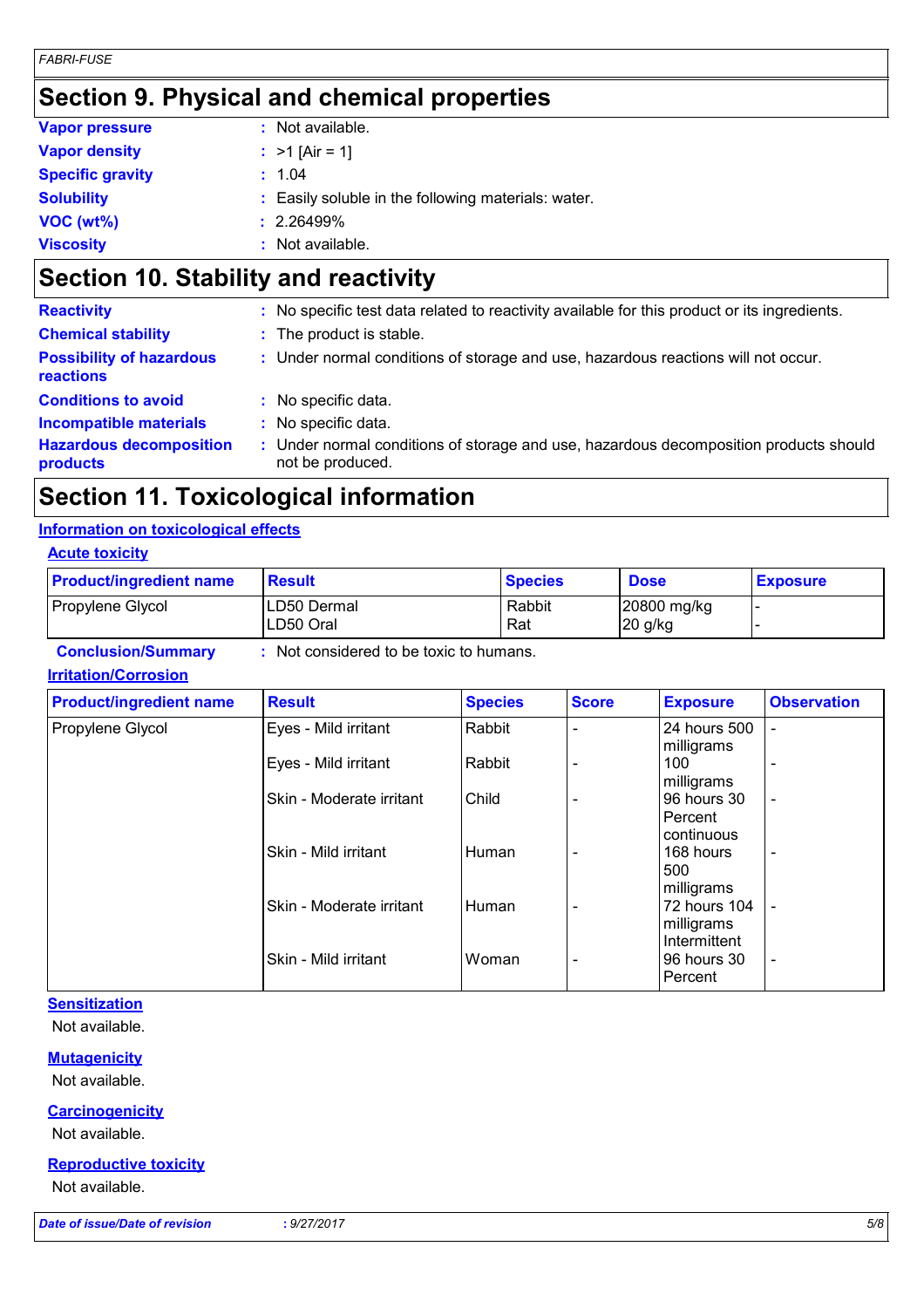## **Section 11. Toxicological information**

| <b>Teratogenicity</b><br>Not available.                                   |                                                     |
|---------------------------------------------------------------------------|-----------------------------------------------------|
| <b>Specific target organ toxicity (single exposure)</b><br>Not available. |                                                     |
| Specific target organ toxicity (repeated exposure)<br>Not available.      |                                                     |
| <b>Aspiration hazard</b><br>Not available.                                |                                                     |
| <b>Information on the likely</b><br>routes of exposure                    | : Routes of entry anticipated: Dermal, Inhalation.  |
| <b>Potential chronic health effects</b><br>Not available.                 |                                                     |
| <b>General</b>                                                            | : No known significant effects or critical hazards. |
| <b>Carcinogenicity</b>                                                    | No known significant effects or critical hazards.   |
| <b>Mutagenicity</b>                                                       | No known significant effects or critical hazards.   |
| <b>Teratogenicity</b>                                                     | : No known significant effects or critical hazards. |
|                                                                           |                                                     |

**Developmental effects** : No known significant effects or critical hazards. **Fertility effects :** No known significant effects or critical hazards.

#### **Numerical measures of toxicity**

### **Acute toxicity estimates**

Not available.

### **Section 12. Ecological information**

#### **Toxicity**

| <b>Product/ingredient name</b> | <b>Result</b>                                                            | <b>Species</b>                                                 | <b>Exposure</b>        |
|--------------------------------|--------------------------------------------------------------------------|----------------------------------------------------------------|------------------------|
| Propylene Glycol               | Acute EC50 >1000 mg/l Fresh water<br>Acute LC50 1020000 µg/l Fresh water | Daphnia - Daphnia magna<br>Crustaceans - Ceriodaphnia<br>dubia | 148 hours<br>148 hours |
|                                | Acute LC50 710000 µg/l Fresh water                                       | <b>Fish - Pimephales promelas</b>                              | 196 hours              |

#### **Persistence and degradability**

Not available.

**Other adverse effects** : No known significant effects or critical hazards.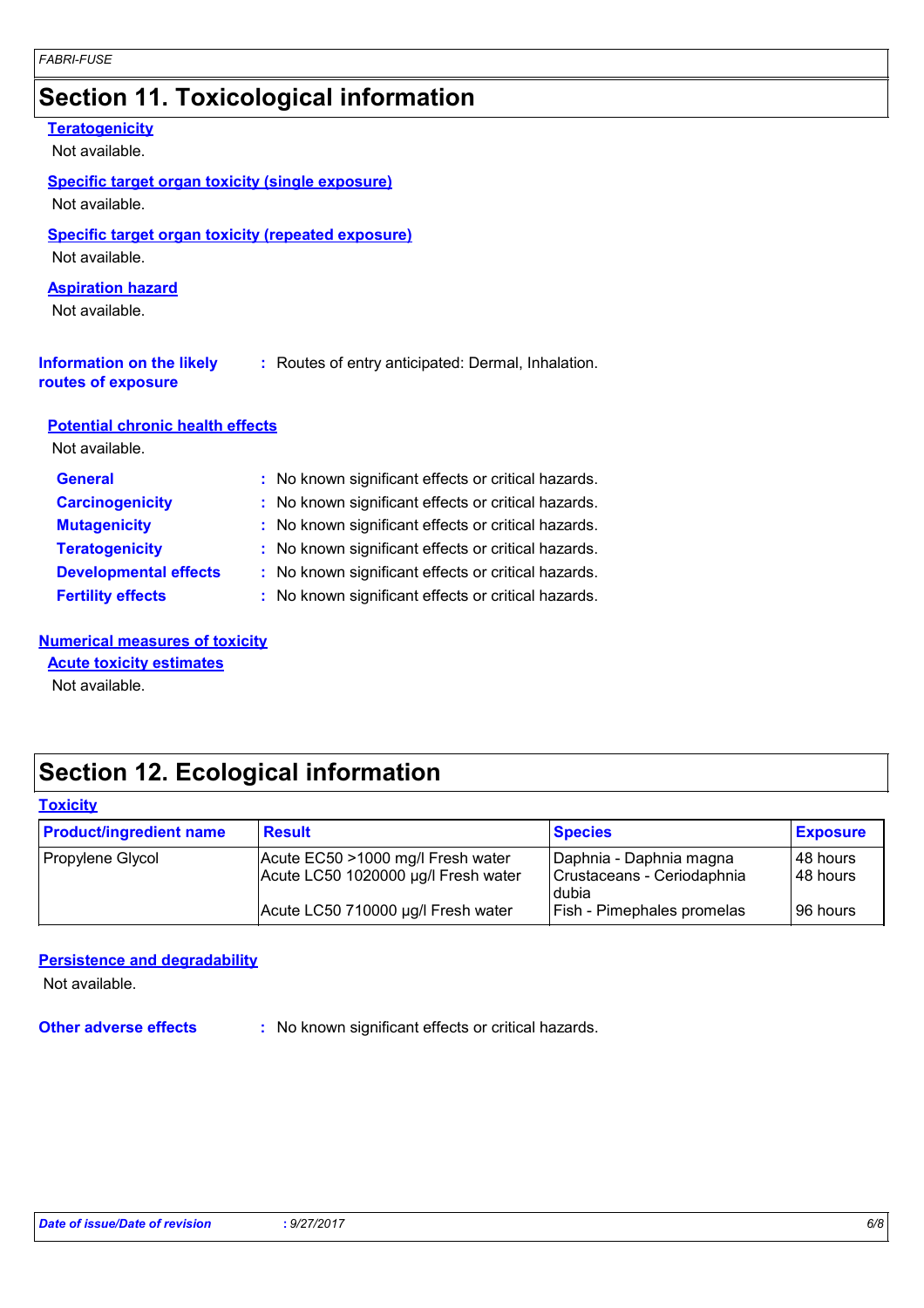### **Section 13. Disposal considerations**

| <b>Disposal methods</b> |
|-------------------------|
|                         |

**Disposal methods** : The generation of waste should be avoided or minimized wherever possible. Disposal of this product, solutions and any by-products should at all times comply with the requirements of environmental protection and waste disposal legislation and any regional local authority requirements. Dispose of surplus and non-recyclable products via a licensed waste disposal contractor. Waste should not be disposed of untreated to the sewer unless fully compliant with the requirements of all authorities with jurisdiction. Waste packaging should be recycled. Incineration or landfill should only be considered when recycling is not feasible. This material and its container must be disposed of in a safe way. Empty containers or liners may retain some product residues. Avoid dispersal of spilled material and runoff and contact with soil, waterways, drains and sewers.

### **Section 14. Transport information**

|                                                       | <b>DOT Classification</b> | <b>TDG Classification</b> | <b>IMDG</b>              | <b>IATA</b>    |
|-------------------------------------------------------|---------------------------|---------------------------|--------------------------|----------------|
| <b>UN number</b>                                      | Not regulated.            | Not regulated.            | Not regulated.           | Not regulated. |
| <b>UN proper</b><br>shipping name                     | $\overline{\phantom{0}}$  | $\overline{\phantom{a}}$  | $\overline{\phantom{a}}$ |                |
| <b>Transport</b><br>hazard class<br>(e <sub>s</sub> ) |                           | $\overline{\phantom{a}}$  | $\overline{\phantom{a}}$ | ۰              |
| <b>Packing group</b>                                  |                           | $\overline{\phantom{a}}$  | $\overline{\phantom{a}}$ | ۰              |
| <b>Environmental</b><br><b>hazards</b>                | No.                       | No.                       | No.                      | No.            |
| <b>Additional</b><br>information                      | Not available.            | Not available.            | $\overline{a}$           | Not available. |

**Special precautions for user** : Transport within user's premises: always transport in closed containers that are

upright and secure. Ensure that persons transporting the product know what to do in the event of an accident or spillage.

### **Section 15. Regulatory information**

| <b>U.S. Federal regulations</b>  |                   | : United States inventory (TSCA 8b): All components are listed or exempted. |                                                                                                                      |
|----------------------------------|-------------------|-----------------------------------------------------------------------------|----------------------------------------------------------------------------------------------------------------------|
| <b>SARA 311/312</b>              |                   |                                                                             |                                                                                                                      |
| <b>Classification</b>            | : Not applicable. |                                                                             |                                                                                                                      |
| <b>California Prop. 65</b>       |                   |                                                                             |                                                                                                                      |
|                                  |                   |                                                                             | <b>WARNING:</b> This product contains less than 0.1% of a chemical known to the State of California to cause cancer. |
| <b>Ingredient name</b>           |                   | <b>Cancer</b>                                                               | <b>Reproductive</b>                                                                                                  |
| Styrene                          |                   | Yes.                                                                        | No.                                                                                                                  |
| Formaldehyde.                    |                   | Yes.                                                                        | No.                                                                                                                  |
| <b>WHMIS (Canada)</b>            |                   | : Not controlled under WHMIS (Canada).                                      |                                                                                                                      |
| <b>Canada inventory</b>          |                   | : All components are listed or exempted.                                    |                                                                                                                      |
| <b>International requlations</b> |                   |                                                                             |                                                                                                                      |